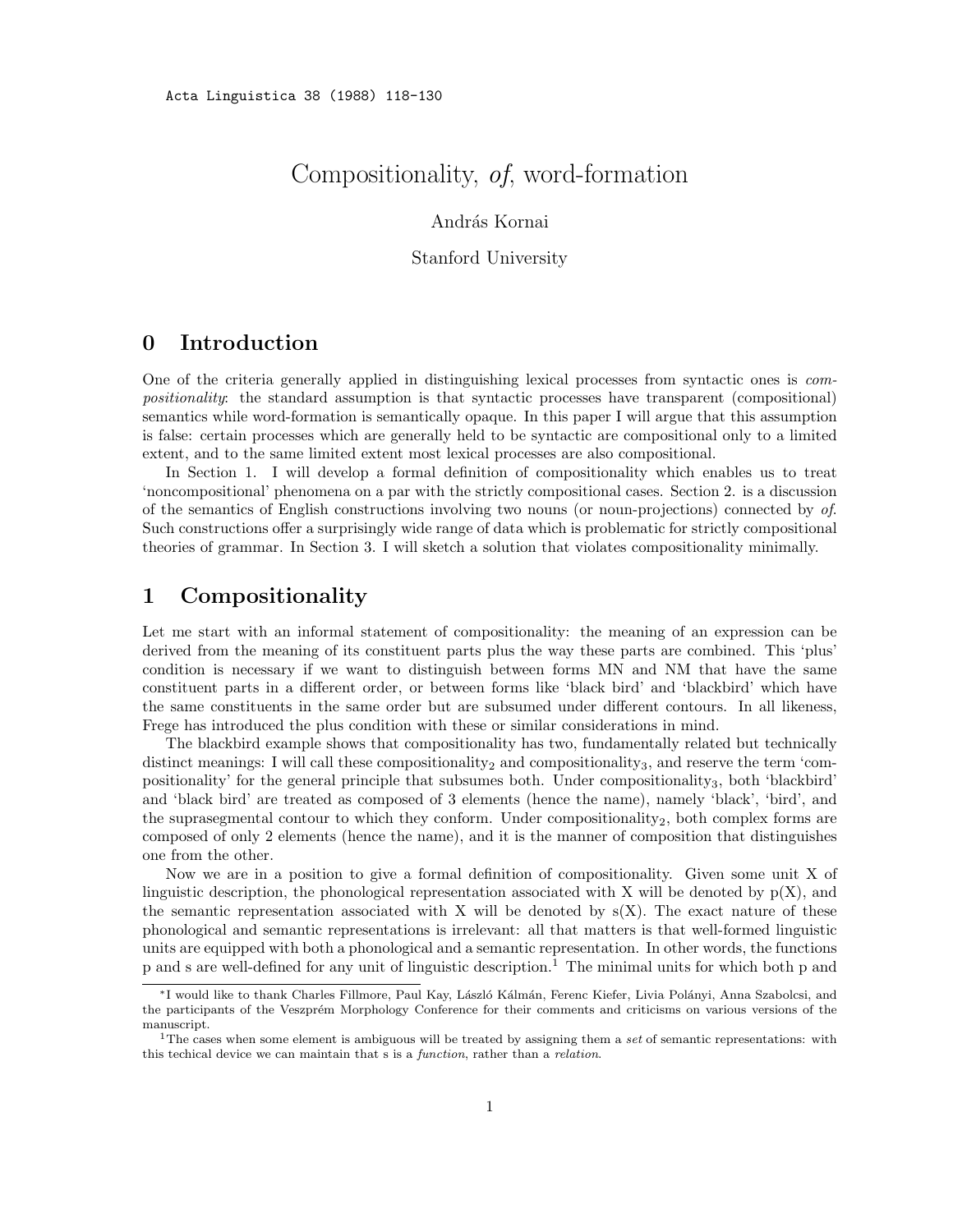s are defined are standardly called morphemes – for these, the values of p and s are simply listed in the lexicon. The question is how can we compute p and s for higher level units such as words, phrases, sentences or paragraphs.

Compositionality means that we can compute p and s in a bottom up fashion, and the term noncompositional is reserved for those units where this bottom up procedure fails. First let us suppose that we have only two constituent parts, N and M, and these together form a larger unit X. The phonological form  $p(X)$  of X is given by  $P(p(N),p(M))$ , where P is some phonological operation such as concatenation. It might be the case that P is much more complex than concatenation (for instance it can involve a whole series of sandhi rules), the only requirement is that it should be well-defined for all pairs of phonological representations that can serve as input to it.

The 'interpretation function' s should meet exactly the same condition, namely that the semantic representation  $s(X)$  of X is given by  $Q(s(N), s(M))$ , where Q is some semantic operation such as function application. It might be the case that Q is much more complex (for instance it can involve a complex unification algorithm) – the only requirement is that it should be well-defined for all pairs of semantic representations that can serve as input to it. Now, compositionality<sub>2</sub> means that there exists some P $\rightarrow Q$ function, call it r. The existence of such an r means that we adhere to the Rule to Rule hypothesis: each rule P of combining phonological forms is paired with a rule Q that tells us how to combine the semantic interpretations.

Within the domain of word-formation, inflectional morphology provides a good example of compositional<sub>2</sub> processes. Compounding, however, can not be subsumed under compositionality<sub>2</sub> – this will be shown on the case of English noun-noun compounding. On the phonological side we clearly deal with a unified process of concatenation, sandhi, and compound stress assignment. This process is the same irrespective of the nouns we take as input for compounding – it will be denoted by  $P_c$ .

On the semantic side, however, the process is extremely varied. Compositionality<sub>2</sub> would mean that we have to derive the meaning s(NM) of the compound as some function  $r(P_c) = Q_c$  of the meanings s(M) and s(N) of the compounded nouns. Under the analysis proposed by Kiparsky (1982), the compund NM means 'an M that is V-ed by N', where V is an appropriate verb. Thus, *ropeladder*  $=$  'ladder made of rope'; manslaughter = 'slaughter undergone by man'; testtube = 'tube used for test', etc. Notice, that the verb used in the paraphrase is unpredictable, which makes  $Q_c$  a function of three independent variables  $s(N)$ ,  $s(M)$ , and  $s(V)$ . Compositionality<sub>2</sub> can not hold precisely because we can not eliminate the third variable.

In general, compositionality<sub>3</sub> will be defined as involving a third, hidden element that plays a role in the process whereby we compute the meaning of the complex expression XY: formally, it is given by  $s(XY) = Q(s(X), s(Y), s(Z))$ . In case Z is constant, we can think of its contribution as being part of the 'constructional meaning', and we can maintain full compositionality. But if Z can not be predicted from P, X, and Y, we have a much weaker notion of compositionality. In fact, compositionality<sub>3</sub>, as defined here, does not qualify as 'compositional' under the usual strict interpretation of this term. However, we will see that it is a useful concept, not only for the description of the semantics of compounding, but also in the description of processes which are generally held to be more 'syntactic'.

## 2 of

In this section I will investigate a wide range of constructions of the form  $N^i$  of  $N^j$ , where  $N^i$  and  $N^j$  are nominal projections ranging from bare nouns to full NPs. The treatment is intended to be exhaustive in the sense that every 'N of M' construction in English should fit into one or more of the categories developed below. The emphasis will be on the semantics, rather than on the syntax of the constructions involving of, and this makes it necessary to choose some particular mode of semantic description.

Rather than using some strictly formal semantic representation such as Montague Grammar, I will use natural language paraphrases as my semantics. This mode of semantic representation has been eloquently defended in Wierzbicka (1980), and there is little I could add to her discussion. Suffice to say that the constructions I treat here are all distinct in the sense that every one means something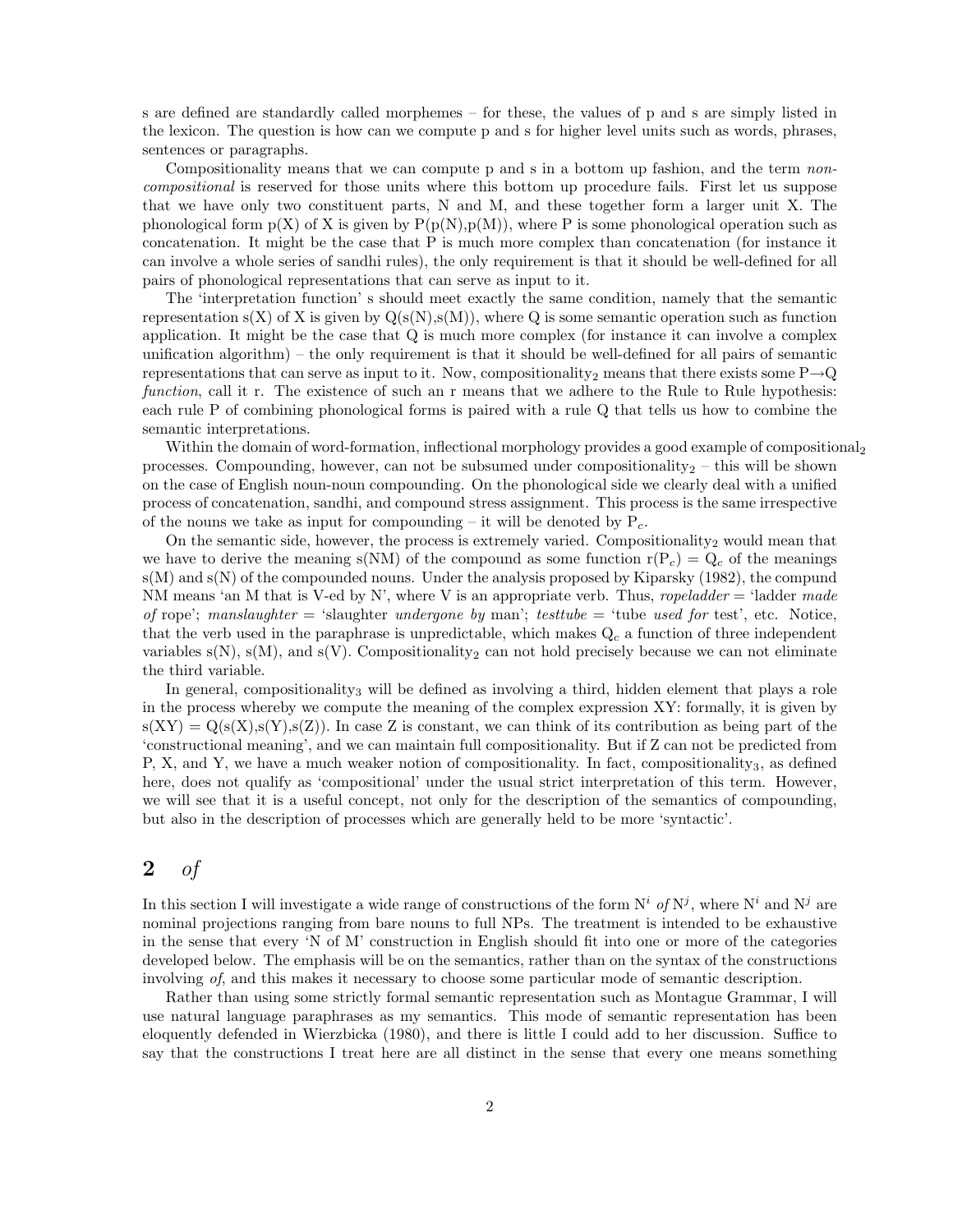different than the others. Although these differences in meaning are not defined formally, they are obvious to every speaker of English, and any reasonable formal theory of semantics will capture them.

#### 2.1  $\mathbf{NP}_1$  of  $\mathbf{NP}_2 = \mathbf{NP}_1$  which belongs to  $\mathbf{NP}_2$

the children of a family the capital of Spain the color of the dress the 27th of February William of Normandy

These examples show what I believe to be the primary meaning of  $of$  – the meaning 'possessed by', 'being owned by', 'belonging to', etc. It would be extremely hard to single out any one of the possible paraphrases as the true one, and will not attempt to do so. However, the existence of such paraphrases is sufficient to explain the semantic oddity of forms like ??John's necktie of father as opposed to the perfectly well-formed the necktie of John's father.

## 2.2 N<sub>1</sub> of N<sub>2</sub> = a N<sub>1</sub> having N<sub>2</sub> as its primary characteristic

a dress of silk/a coat of many colors an area of hills/a story of adventure a house of six rooms/a look of pity a family of eight/a child of ten a woman of ability/a man of action a matter of (no) consequence/an author of note

Again, the paraphrase 'primary characteristics' is fairly weak. However, it is clear that a dress of silk is not a 'dress possessed by silk', 'owned by silk', etc. Conversely, it is obvious that the children do not have *a family* as their primary characteristic, most salient feature, etc.

## 2.3 N<sub>1</sub> of  $N_2 = N_2$  having the amount N<sub>1</sub>

a pot of gold/a blade of grass/a bar of soap two pounds of sugar/five miles of bad road no more of that/too much of a gentleman

Again, it is clear that the gold does not own the pot, or that five miles do not have bad road as their primary characteristic. Moreover, English speakers have clear intuitions that a pot of gold is ambiguous between 'a pot containing gold' and 'a pot made of gold'. This kind of ambiguity is captured here by assigning the expression to both the present and the previous construction – the categorization provided here is adequate to the extent that ambiguities of this sort can be captured by it.

#### 2.4  $N_1$  of  $N_1$ -s = the best/most important  $N_1$

remedy of remedies holy of holies song of songs

This construction requires the stem preceding of to be identical with the stem following of – forms like ??torment of pains simply do not work this way. But this requirement does not mean that forms that fit the pattern are necessarily interpreted with this kind of superlative semantics. A servant of servants can simply be a person who serves some people who happen to be servants themselves (this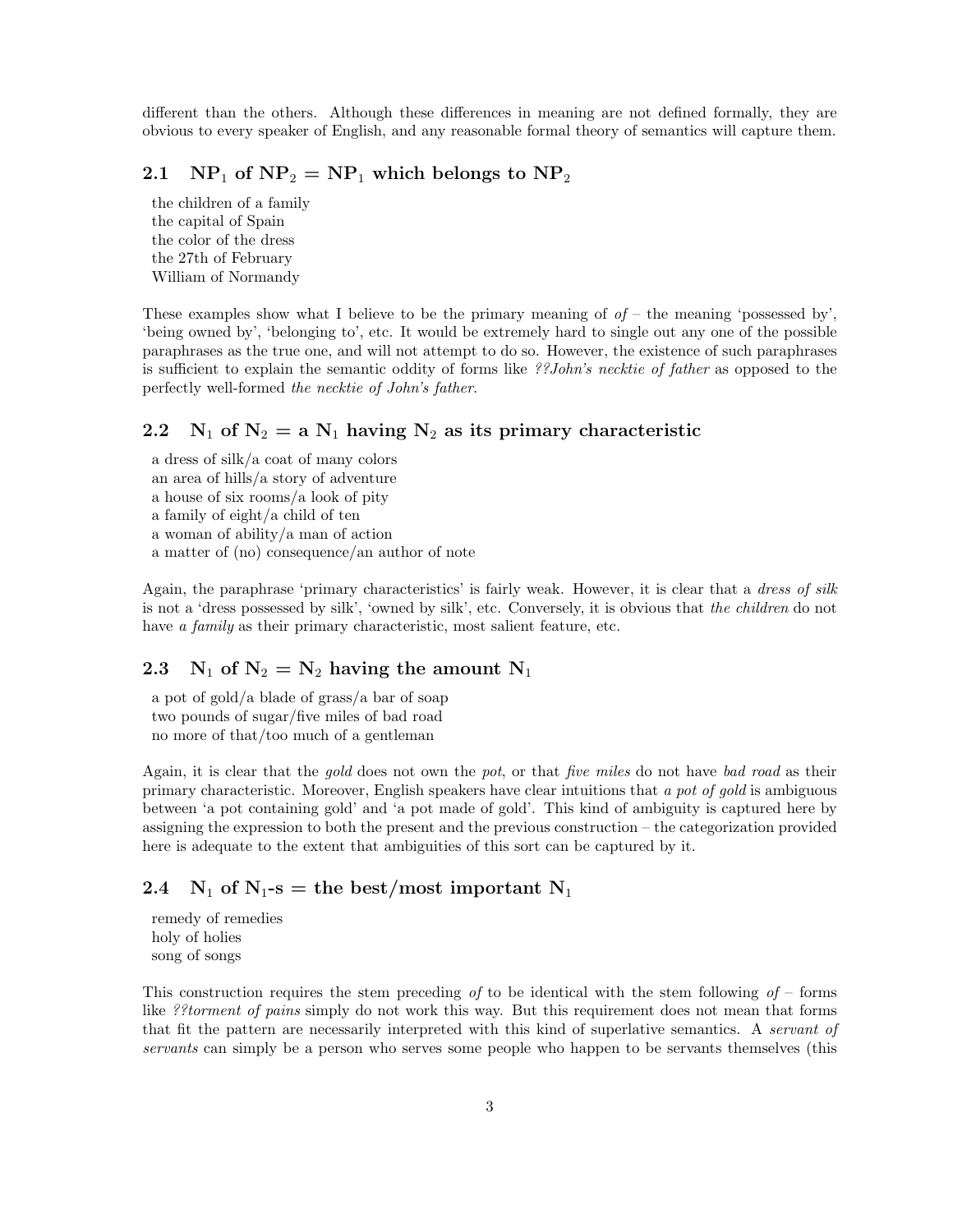gives us the primary pattern), and a box of boxes can simply be a boxful of boxes (this gives us the 'amount' pattern). Function of functions has the 'primary characteristic' reading, but even if it did not, the present pattern must be distinct from the 'primary characteristic' pattern, because the meaning 'a remedy that has remedies as its primary characteristic' is not the same as 'the best/most important remedy'.

#### 2.5 the  $N_1$  of  $N_2$  = the  $N_1$  that is/was  $N_2$

the art of painting/the vice of drunkenness the name of Jones/the city of Boston

Again, the semantic component of the grammar has to account for the fact that art does not belong to painting, art does not have painting as its primary characteristic, and art is not the amount of painting in the above construction. Moreover, the art of arts has a reading parallel to the one exemplifed here, and the existence of this reading shows that we have to keep this construction separate from the previuos one.

This construction, in which of links a following modifier to the head noun, appears to be the best place for those nouns that govern of. Examples like fear of, case of, sort of, opposite of, image of, sake of, etc seem to have very little in common. However, they all fit the basic pattern in which the second noun modifies the head noun. Thus, the fear of flying is a kind of fear, the image of John is a kind of image, etc.

## 2.6 a  $N_1$  of a  $N_2 =$  an  $N_2$  that is (like) an  $N_1$

a brute of a man/a palace of a house

Here the semantics is reversed: the construction is right-headed. Again, it is is clear that a brute of a man is not like a donkey of a farmer, that brute does not tell about the amount that man has, etc. With the 'primary characteristic' reading it is harder to find examples, since the present pattern requires  $a/an$  before the second noun while that one generally forbids it. However, examples like a smoker of an unmentionable substance clearly do not fit into the present pattern, which therefore must be kept distinct.

There is a closely related pattern which appears in examples like to sacrifice the lamb of cataphor on the altar of c-command<sup>2</sup> I will assume that this is an instance of the same semantic pattern, in which 'cataphor, which is (like) a lamb' gets sacrificed on the 'altar that belongs to c-command'. If this is true, the indefinite article is not an essential part of this construction.<sup>3</sup>

#### 2.7 Pro<sub>x</sub> of all X-s = surprisingly, Pro<sub>x</sub>

he of all men here of all places this of all times/things John of all people

This pattern, much like the previous ones, gives us a meaning that can not be attributed to any of the constituent parts. The element that distinguishes this construction from the others is all. Under ordinary circumstances, all means something like 'every' – the element of 'surprise' is clearly not part of this meaning.

<sup>2</sup>This usage of of has been pointed out to me by Charles Fillmore.

<sup>3</sup>Unfortunately, a more detailed investigation of the role of determiners in such constructions is beyond the scope of this paper.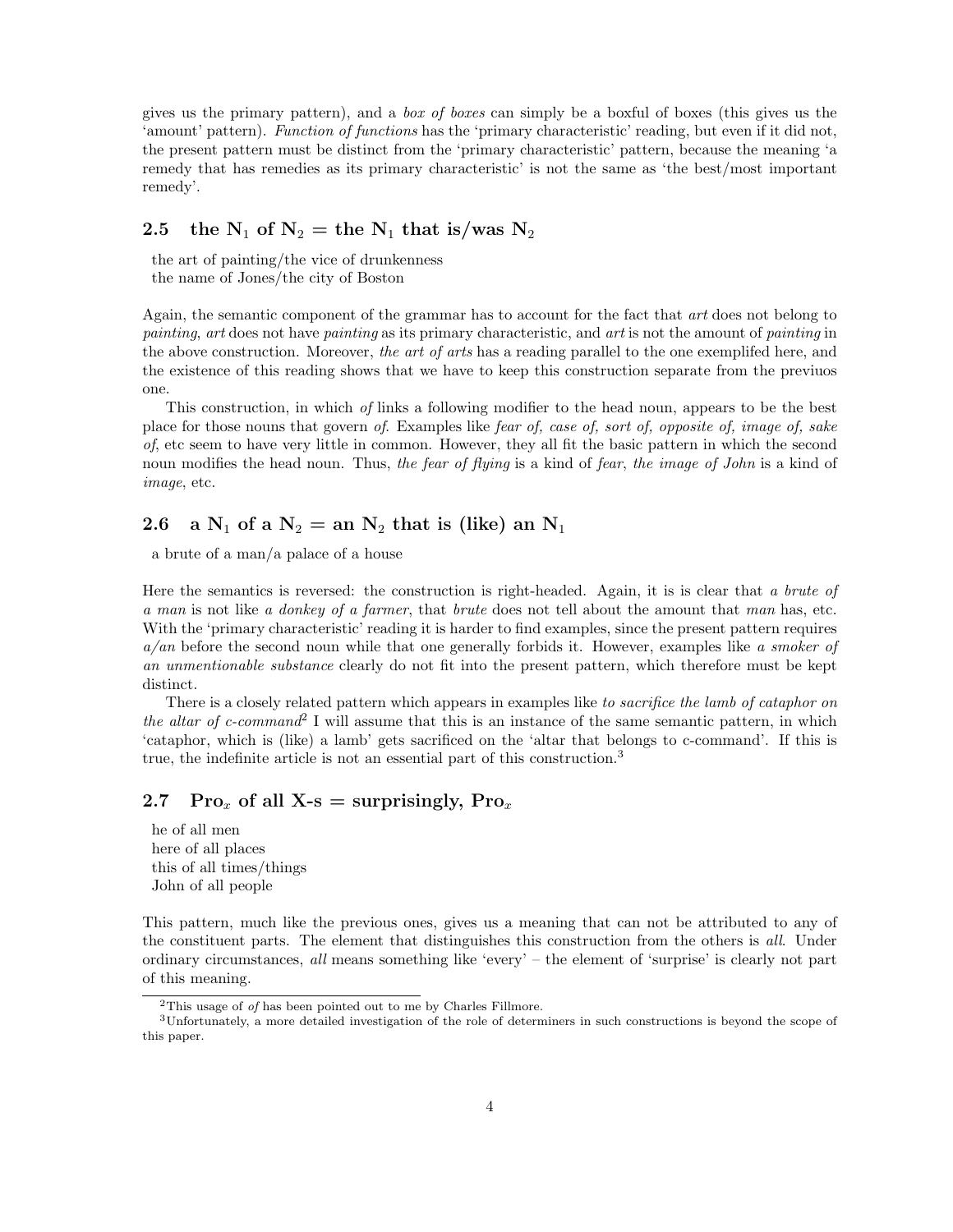Here again, there seems to be now way to reduce this pattern to any of the previous ones: *John* of all people does not mean 'John, who belongs to all peple', 'John who has all people as his primary characteristic', etc.

## 2.8  $N_1$  of  $NP = among$

one of the team a mind of the finest the older of the two

This pattern again can not be reduced to any of the others – the examples clearly do not mean 'the older belonging to the two', 'the older having the two as its primaray characteristic', 'the two having the amount older', etc.

#### 2.9  $N_V$  of N

the cancellation of the committee the shooting of the hunters the love of God eaters of pork the smelling of fish

With deverbal nouns, the power of paraphrase fails  $-$  I could not find any simple formula describing the common meaning of the examples listed above. I suggest that they should be treated as containing a completely grammaticalized of, one that contributes nothing to the semantics of the construction. Thus, the *of* in these constructions is much like an idiosyncratic case marker – the question is why do we find it with nouns that are derived from verbal stems that do not govern  $of$ . I suggest that  $of$  is introduced by the nominalizing suffixes -ing, -er, -ation, and  $\theta$ , and will mark either the subject or the object of the original verb. If this is true, the lack of uniform paraphrase is not really surprising, since neither subjects nor objects stand in a uniform semantic relation with the verb.

# 3 Word-formation

In the previous section I have grouped English  $N^i$  of  $N^j$  constructions into nine semantically distinct categories. A more detailed investigation would probably reveal that the rough categories established there can be subdivided into finer subcategories that show more uniform syntactic and/or semantic behavior within a subcategory – the work is by no means finished. However, nine categories are more than enough to establish the point that the meaning of productive syntactic constructions can not be predicted from the meaning of their constituent parts alone.

Nevertheless, speakers of English are obviously able to generate and interpret an infinite variety of constructions in any all the categories discussed above, and we can not reasonably attribute this ability to any kind of lexical or encyclopedic knowledge that lies outside the domain of grammar. Thus the grammarian is faced with the task of devising a rule system that models this kind of knowledge about 'special constructions' in some finitistic manner. What I would like to show in this concluding section is that any rule system capable of modelling the productivity of special constructions will of necessity involve compositionality<sub>3</sub> in an essential way.

I will attempt to develop a compositional<sub>2</sub> analysis of the 'surprisingly' construction: by using the full power of the 'plus' condition discussed in the first section, it will be possible to reduce the non-compositional aspect of the rule system to a single case of compositionality<sub>3</sub>. I will suggest that a similar analysis can be developed for the other cases as well, and thus we can have a finite list of patterns involving 'hidden' elements in the semantics.